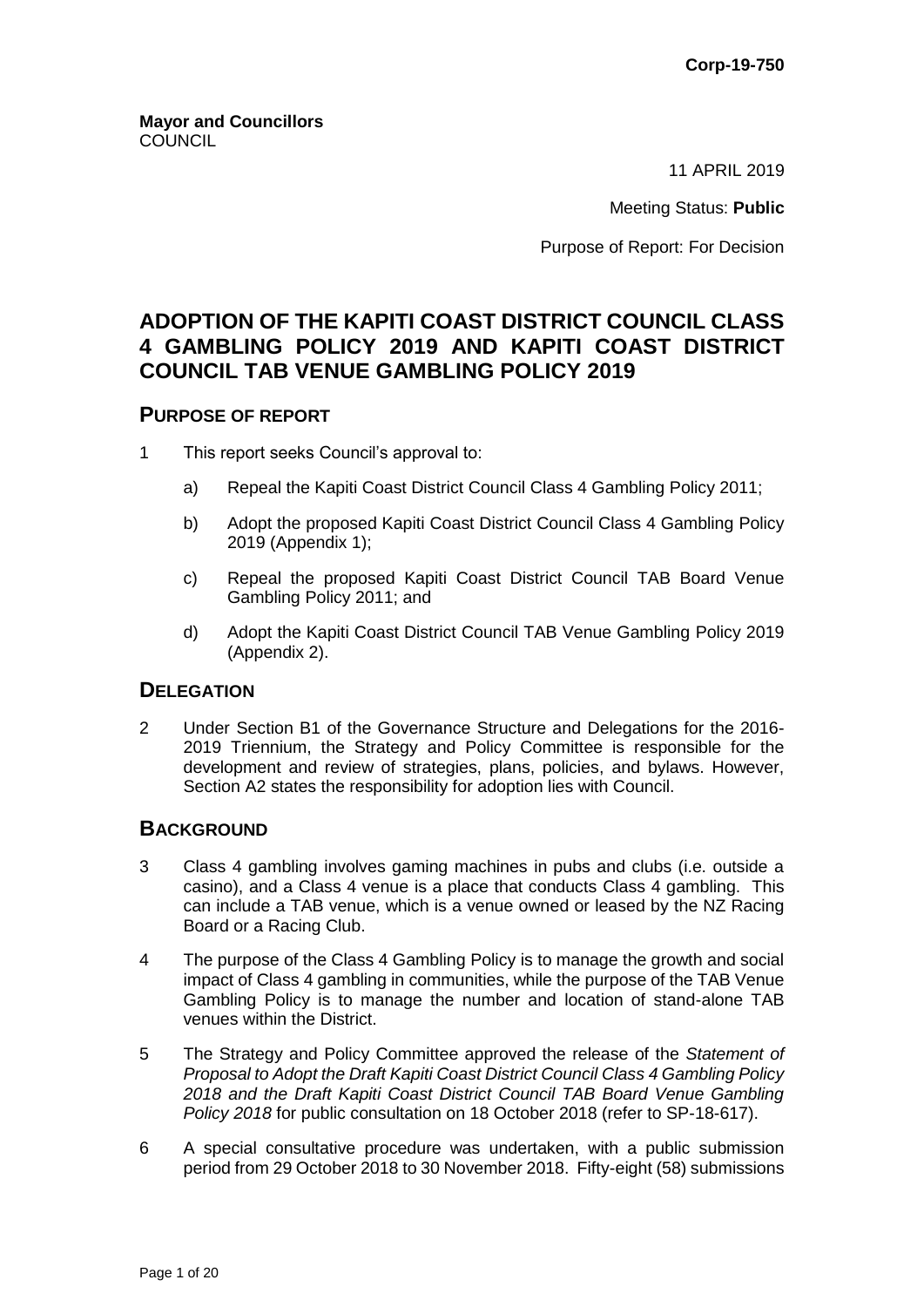were received. Hearings were held on 24 January 2019, with 12 submitters speaking to their submissions.

- 7 The submission form asked a series of questions to gauge levels of support for the proposed Class 4 Gambling Policy 2018 and the proposed TAB Board Venue Gambling Policy 2018. (See Appendix 3 for a more detailed summary of submissions, and refer to SP-19-684 for the actual submissions.)
- 8 The proposed TAB Board Venue Gambling Policy 2018 did not propose any amendments to the 2011 Policy. Only two submissions were received on the proposed 2018 Policy, and both supported the proposal to maintain the 2011 cap of 2 TAB venues in the District. Currently there are no TAB venues in the District.
- 9 The proposed Class 4 Gambling Policy 2018 did not propose any changes to the caps on machines, caps on venues, or the relocation policy from the 2011 Policy. Submitters provided the following feedback:

| Question                                                                           | Yes      | No       |
|------------------------------------------------------------------------------------|----------|----------|
| Do you agree with the<br>proposed amendments to                                    |          |          |
| the Class 4 Gambling<br>Policy (which would                                        | 21%      | 79%      |
| maintain the existing 2011<br>caps on machines and<br>venues)?                     | $(n=12)$ | $(n=46)$ |
| Do you agree with the<br>proposal to keep the                                      | 9%       | 91%      |
| current relocation policy for<br>relocating pokie machines<br>when a venue closes? | $(n=5)$  | $(n=53)$ |
| Should the policy allow for<br>pokie machines to be                                |          |          |
| relocated when a venue                                                             | 5%       | 95%      |
| stays trading but no longer<br>wants to have pokie<br>machines?                    | $(n=3)$  | $(n=55)$ |

10 Overall, the submitter feedback can be placed into three categories:

| Support the status quo                                                                                                                            | 9%<br>$(n=5)$   |
|---------------------------------------------------------------------------------------------------------------------------------------------------|-----------------|
| Support the recreational and economic benefits from<br>Class 4 gambling and would like no cap reductions and<br>a more flexible relocation policy | 12%<br>$(n=7)$  |
| Want further reductions in caps and venues and no<br>relocations at any time due to concerns about harm from<br>Class 4 gambling                  | 79%<br>$(n=46)$ |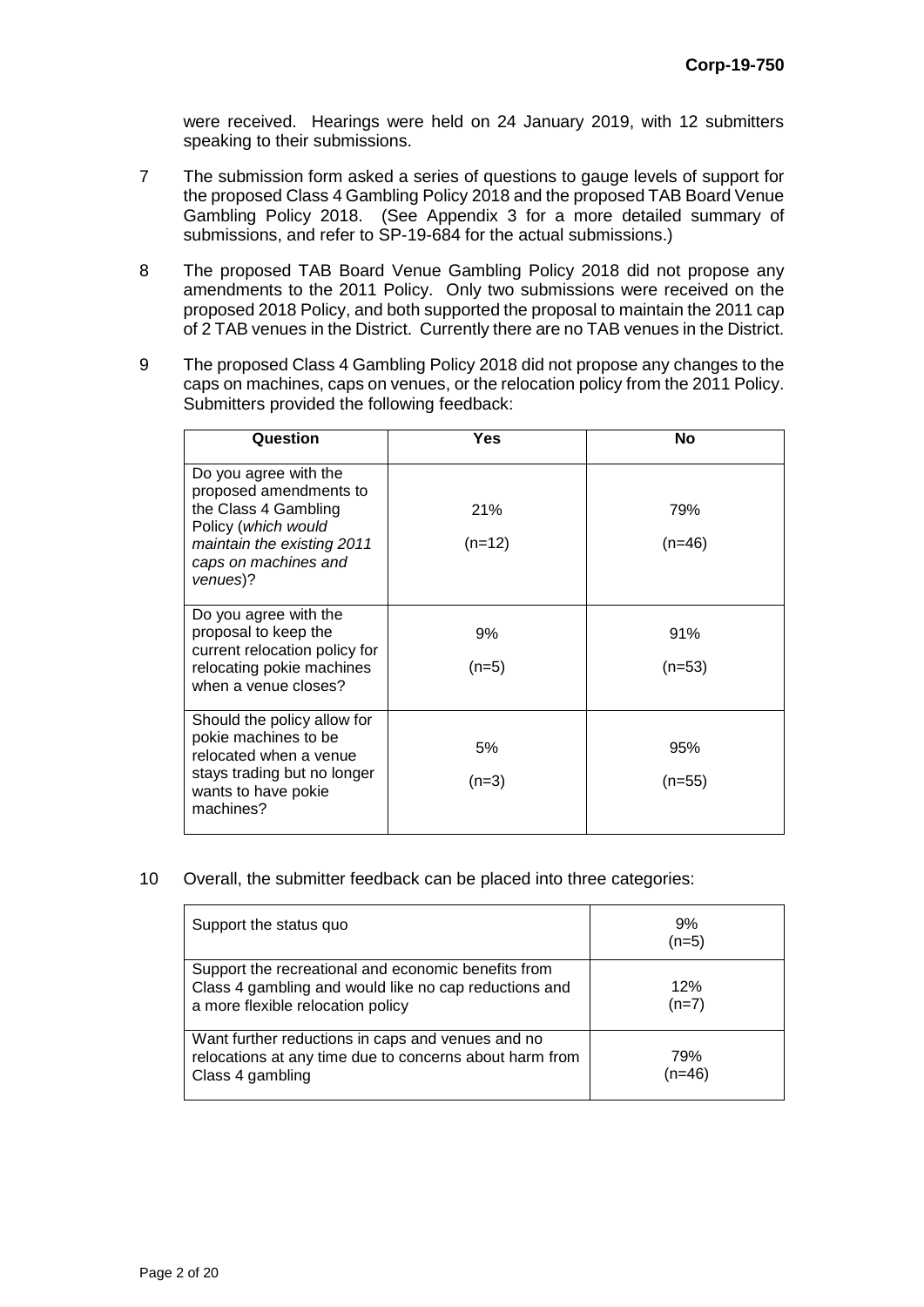## **ISSUES**

- 11 In considering the Class 4 Gambling Policy, Council must balance the potential harm caused to individuals, families, and the wider community with the recreational and economic benefits. To do this effectively, there are three issues that require careful consideration:
	- a) Caps on machines;
	- b) Caps on venue numbers; and
	- c) Relocations.
- 12 These will be discussed further below.

## Caps on machines

- 13 The 2011 Class 4 Gambling Policy set a Districtwide cap on Class 4 venues, and a machine cap by Ward based on a ratio of one machine to every 162 adults (using 2006 Census data). The 2011 Policy also contains a rule stating that, within the Paekākāriki-Raumati Ward, new machines will only be considered in the Raumati Township and not in Paekākāriki.
- 14 The District currently has 192 pokie machines (Table 1). The current number of machines in the Ōtaki Ward exceeds the cap, which means the Ōtaki Ward has more than one machine for every 162 adults. Since 2011, there has been a reduction of 36 machines and three Class 4 venues across the District.

| <b>Ward</b>             | Class 4<br>machines<br>(actual) | 2011 Policy<br>caps | <b>Ratio of</b><br>actual<br>machines to<br>adults* | Ratio of 2011 | Ratio of 2011<br>caps to adults caps to adults<br>(2006 Census) (2013 Census) |
|-------------------------|---------------------------------|---------------------|-----------------------------------------------------|---------------|-------------------------------------------------------------------------------|
| Paekākāriki-<br>Raumati | 27                              | 45 machines         | 1:281                                               | 1:162         | 1:169                                                                         |
| Paraparaumu             | 86                              | 89 machines         | 1:174                                               | 1:162         | 1:168                                                                         |
| Waikanae                | 18                              | 52 machines         | 1:501                                               | 1:162         | 1:173                                                                         |
| <b>Ōtaki</b>            | 61                              | 42 machines         | 1:109                                               | 1:162         | 1:158                                                                         |
| <b>Total District</b>   | 192                             | 228 machines        | 1:199                                               | 1:162         | 1:167                                                                         |
| New Zealand             |                                 |                     | 1:206                                               |               |                                                                               |

**Table 1:** Districtwide summary of Class 4 machines (2018)

\* Ratios of actual machines to adults have been calculated with 2013 Census population data.

- 15 An updated analysis of the machine caps set in the 2011 Policy using 2013 Census population data finds the Districtwide ratio is one machine to every 167 adults, with a range of ratios across the Wards.
- 16 The current ratio of machines to adults in New Zealand is 1 machine to every 206 adults. If each Ward was to have the number of machines allowed in the 2011 Policy, each Ward would have more than one machine for every 206 adults.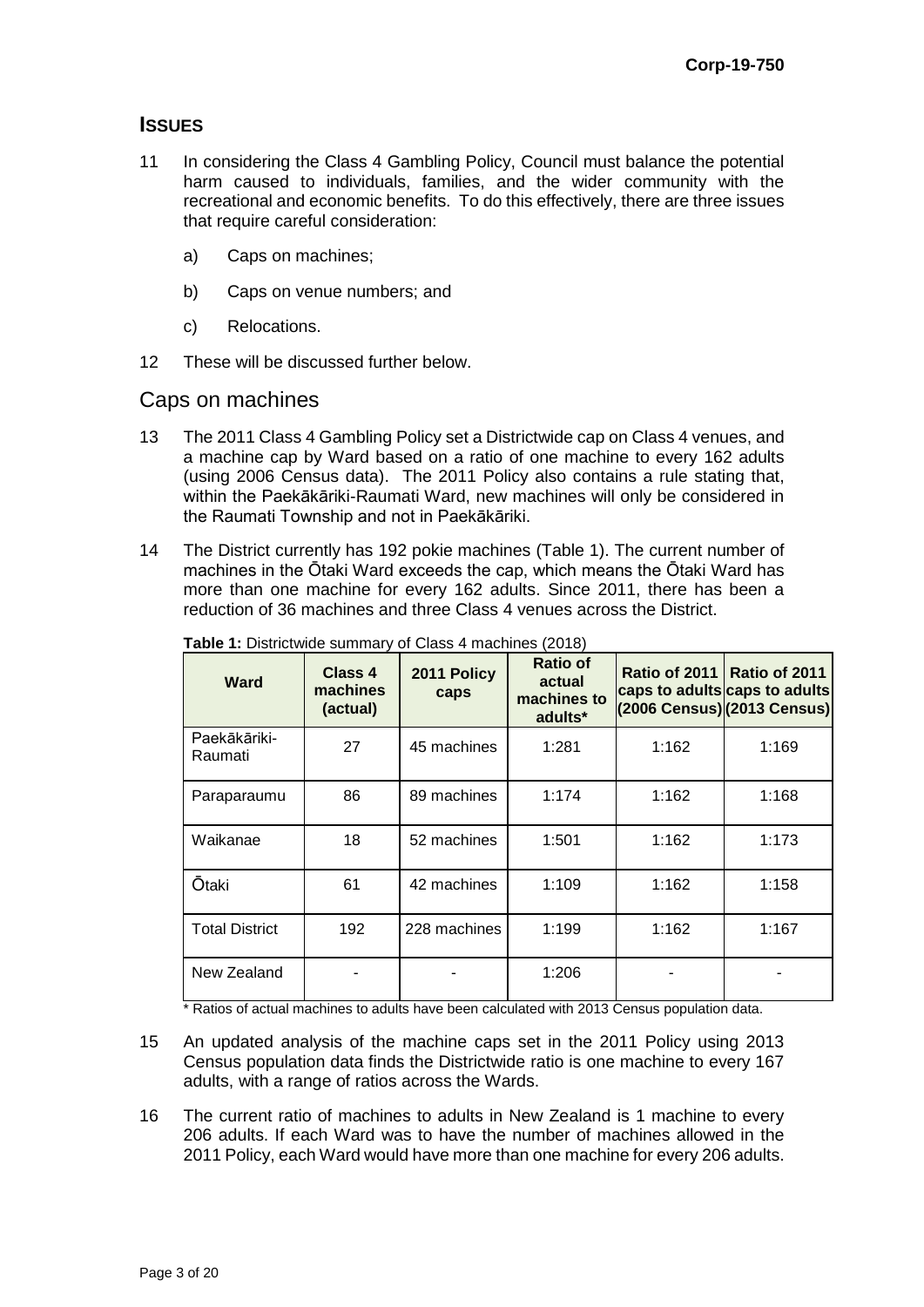17 Seventy-nine per cent of submitters (46 out of 58) contend that the machine caps set in the 2011 Policy are too high.

#### Caps on venues

- 18 The 2011 Policy sets a Districtwide cap at 15 venues, and does not allow any new venues in Wards where the current number of machines exceeds the cap.
- 19 The District currently has 12 venues (Table 2). The Ōtaki Ward is currently the only Ward where the number of machines exceeds the cap; therefore, no new venues or machines are currently allowed in the Ōtaki Ward.

| <b>Ward</b>           | 2011 Policy caps | <b>Class 4 venues (actual)</b> |
|-----------------------|------------------|--------------------------------|
| Paekākāriki-Raumati   | N/A              |                                |
| Paraparaumu           | N/A              | 5                              |
| Waikanae              | N/A              |                                |
| Ōtaki                 | N/A              |                                |
| <b>Total District</b> | 15               | 12                             |

**Table 2:** Districtwide summary of Class 4 venues (2018)

- 20 If an application is received for a new venue, the number of machines allowed will be determined by (i) the difference between the current number of machines and the existing Ward cap and/or (b) the rules of the Act.
- 21 The Gambling Act 2003 provides that:
	- a) Venues licensed before 17 October 2001 can operate up to a maximum of 18 machines.
	- b) Venues licensed after 17 October 2001, but before the Act came into force, can operate up to a maximum of 9 machines.
	- c) Venues that were licensed after 17 October 2001 and are only able to operate 9 machines can apply to operate up to 18 machines, if they first obtain territorial authority consent and then receive Ministerial approval.
- 22 Concerns were raised by some Councillors that Districtwide caps on venues ought to be considered to ensure that those who are most at risk of problem gambling do not simply shift their gambling practices to other Wards.

## Relocation policy

- 23 The 2011 Class 4 Gambling Policy includes a relocation policy that applies only when an existing Class 4 gambling venue ceases to operate. It does not address other types of relocations (for example, if a venue continues to operate but no longer wants pokie machines) or venue mergers.
- 24 Fifty-three submitters do not support the proposal to maintain the existing relocation policy. For seven of the 53 (13%), this is because they want an improved relocation policy that addresses a wider range of relocation types. A number of those submitters are specifically advocating for the relocation policy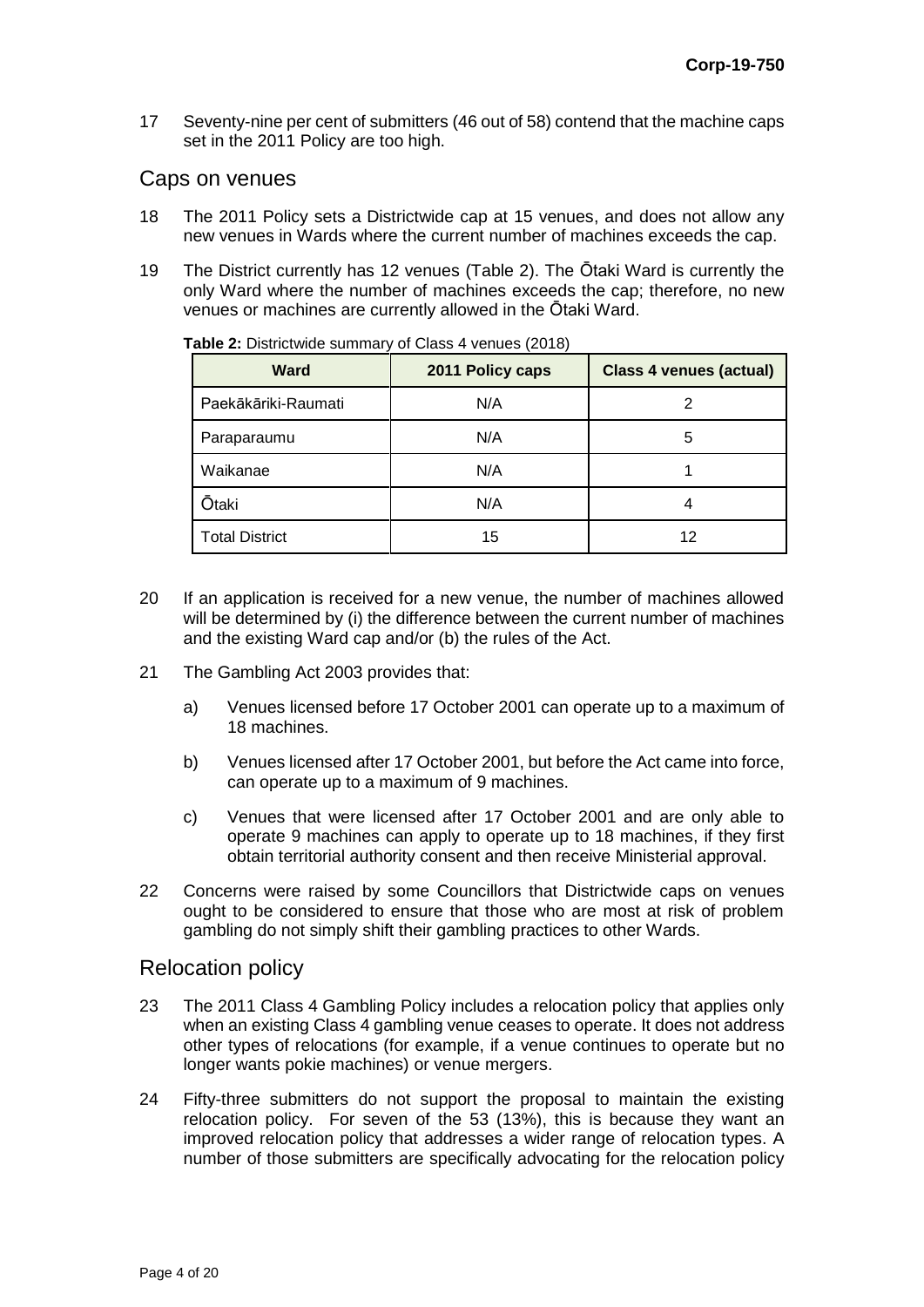that is recommended by the Gaming Machine Association of New Zealand (GMANZ).

- 25 The other 46 submitters who do not support the proposal to maintain the existing relocation policy (87% of 53), argued that they do not want any relocations allowed at all because they want to see a reduction in machines and venues across the District. A number of these submitters raised specific concerns about recent changes in the Ōtaki Ward that were allowed under the 2011 Policy because these instances were not deemed to be relocations. The submitters view these changes as lost opportunities for reducing the number of machines in that particular Ward.
- 26 The advocates for the GMANZ-proposed policy argue that an improved relocation policy could serve both needs in that it could provide much-needed clarity for licence holders, while also preventing relocations that do not meet the overall objectives of the Policy.

## **OPTIONS**

#### **Option A: Adopt the Class 4 Gambling Policy as proposed in the Statement of Proposal, with no changes to the caps on machines, caps on venues, or the relocation policy**

- 27 The Draft Class 4 Gambling Policy 2018 did not propose any changes to the caps on machines, caps on venues, or the relocation policy that were set in the 2011 Policy because:
	- a) The actual number of venues is less than the cap;
	- b) The actual number of pokie machines is less than the cap in every Ward except for the Ōtaki Ward;
	- c) Presently, no new gaming machines are allowed in the Ōtaki Ward because the current number of machines exceeds the cap; and
	- d) There was no evidence indicating that the current relocation policy was insufficient.
- 28 This proposal was deemed appropriate at the time because it allowed for some growth in the District, but not in the Ōtaki Ward where the number of machines to adults is too high and there are concerns about problem gambling harm in the community.
- 29 The advantage of Option A is that it allows for a relatively simple 'rolling over' of the Policy, with minimal impact on future Policy implementation. The disadvantage of this option is that it was only supported by two (3%) submitters.

#### **Option B: Adopt the Class 4 Gambling Policy with no changes to the caps on machines or venues, but with a new relocation policy**

30 The relocation policy recommended by GMANZ is:

*A new venue consent will be issued by Council if all of the following conditions are met:*

- *where the venue is intended to replace an existing venue within the District;*
- *where the existing venue operator consents to the relocation; and*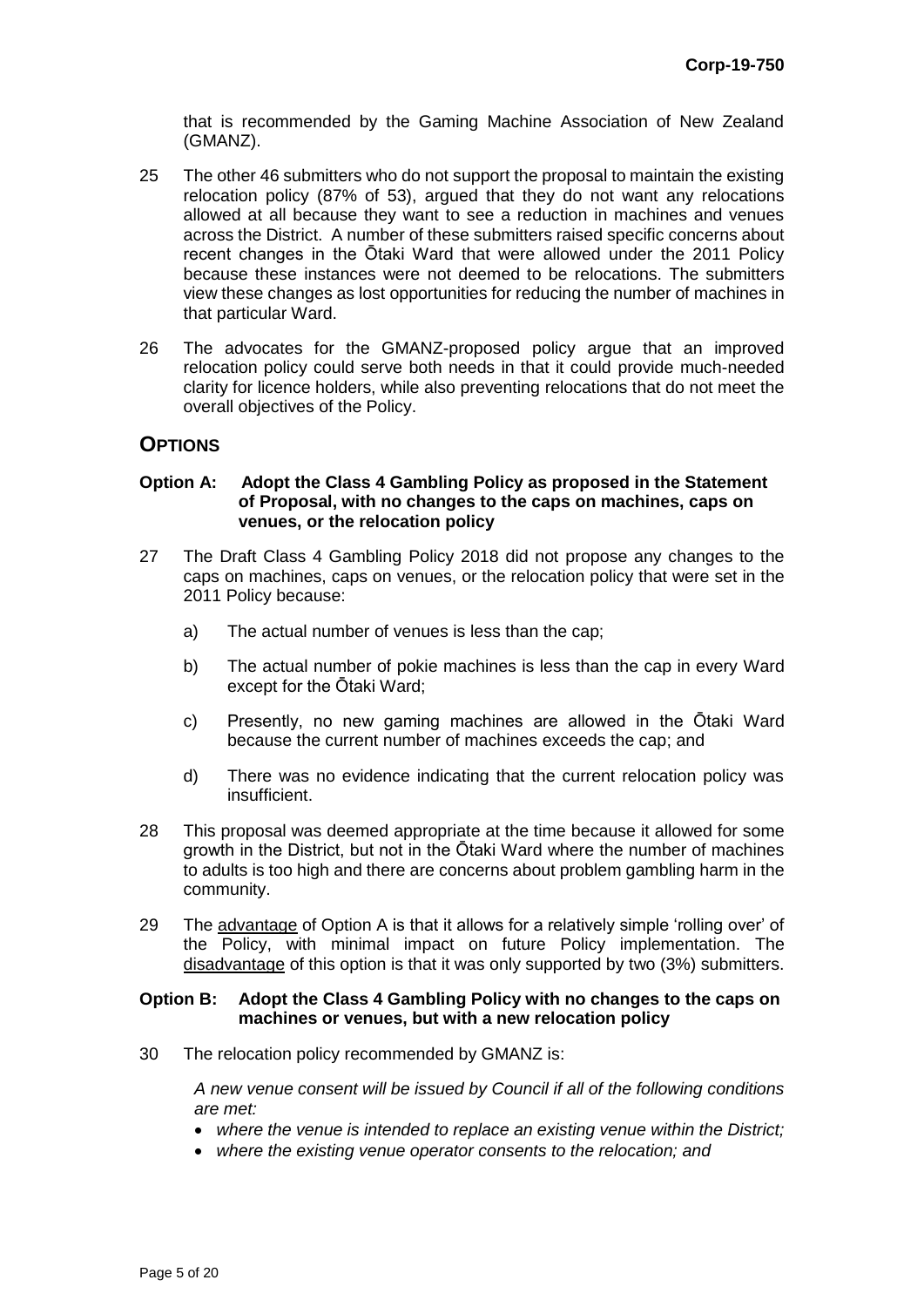*where the proposed new location meets all the other requirements in this policy.*

*In accordance with section 97A of the Act, when a relocation consent is sought under this relocation provision, the new venue may operate up to the same number of machines that were permitted to operate at the old venue immediately before the old venue licence was cancelled as a result of the relocation.*

*In accordance with section 97A(c) of the Act, when the new venue is established following a consent being granted under this relocation provision, the old venue is treated as if no Class 4 venue licence was ever held for the venue. The old venue will therefore require a new territorial authority consent from Council before being relicensed to host gaming machines and will be limited to a maximum of 9 machines if such a consent is issued by Council.*

- 31 The part of the GMANZ-proposed relocation policy that prevents undesirable relocations is the third bullet which states that the proposed relocation must "*meet all the other requirements in this policy".*
- 32 In order to ensure that such undesirable relocations do not occur, the Policy must be clear on "*all the other requirements*". To confirm that such requirements are clear, the following amendments could be added alongside the relocation policy:

*No relocation will be allowed in any Ward where the number of Class 4 gaming machines exceeds the cap.*

*No new Class 4 gaming venues and no new Class 4 gaming machines will be allowed in the Ōtaki Ward.*

*A Class 4 gaming venue consent is for one venue (one premises) and is not transferable to another venue (premises) unless consent is obtained from the Council. The consent is given to a venue at a given address, not to a person or business.*

*Council will publicly notify applications for the relocation of Class 4 gaming venues and allow for public submissions to be lodged and heard.*

33 The advantage of Option B is that it includes a new relocation policy that provides more clarity about relocations to licence holders, while also strengthening provisions to prevent undesirable relocations. While this option supports efforts to minimise problem gambling harm in the District while also allowing for some growth, the disadvantage of Option B is that 79% of all submitters (46 out of 58) do not want any relocations at all due to concerns about problem gambling harm.

#### **Option C: Adopt the Class 4 Gambling Policy, with a new relocation policy and with reduced caps on machines**

34 In order to address submitter concerns about problem gambling harm, another option for consideration would be to adopt the new relocation policy as proposed in Option B and reduce the caps in each Ward so that the ratio of gaming machines to local adults matches the current New Zealand ratio of 1:206 (Table 3).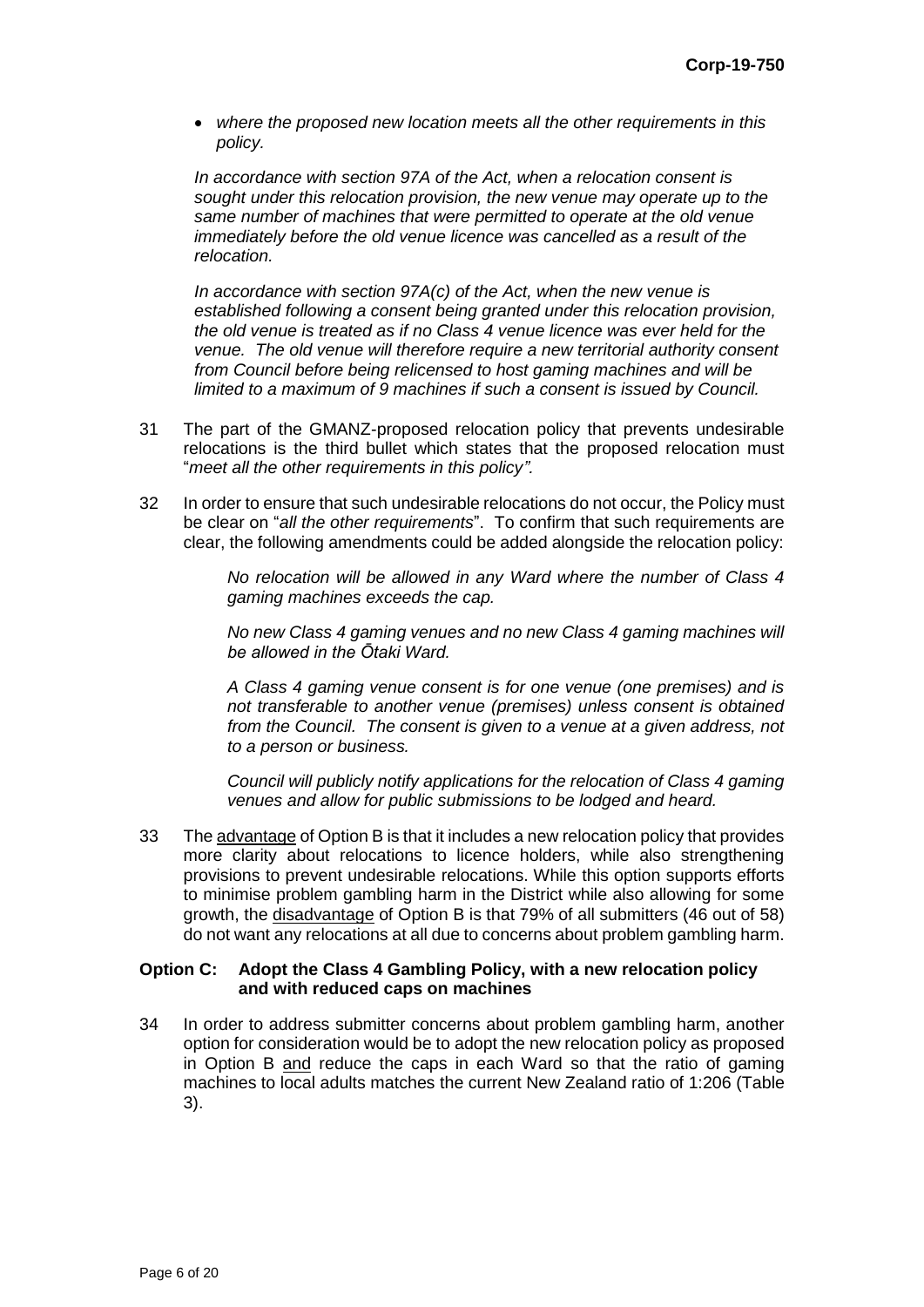| <b>Ward</b>           | <b>Proposed 2018 Caps</b> | Ratio of 2018 caps to<br>adults* |
|-----------------------|---------------------------|----------------------------------|
| Paekākāriki-Raumati   | 37                        | 1:206                            |
| Paraparaumu           | 73                        | 1:206                            |
| Waikanae              | 44                        | 1:206                            |
| <b>Ōtaki</b>          | 32                        | 1:206                            |
| <b>Total District</b> | 186                       | 1:206                            |

**Table 3:** Proposed caps at 2018 national ratio, by Ward

\* Ratios of 2018 caps to adults have been calculated with 2013 Census population data.

- 35 The effects on each Ward from such a reduction will vary as follows:
	- a) The proposed cap for the Paekākāriki-Raumati Ward would be 37. This would allow for additional gaming machines because the current number of gaming machines (27) would be below the proposed cap; however, due to the rule that was added to the 2011 Policy, additional machines would only be considered in Raumati.
	- b) The proposed cap for the Waikanae Ward would be 44. This would allow for additional gaming machines because the current number of gaming machines (18) would be below the proposed cap.
	- c) The proposed cap in the Ōtaki Ward would be reduced from 42 to 32 machines, with the number of machines in the Ōtaki Ward (61) continuing to exceed the cap. This would mean that no new machines could be added to the Ōtaki Ward as long as the number of machines continues to exceed the cap.
	- d) The proposed cap for the Paraparaumu Ward would fall from 89 to 73 machines. Whereas Paraparaumu currently has 86 machines, this would mean that no new machines would be allowed in the Paraparaumu Ward as long as the number of machines exceeds the cap.
	- e) The new Districtwide cap would be 185. Because the total number of machines in the District is currently 192, no new machines would be allowed until there was a reduction of more than 7 machines in the District.
- 36 The advantage of Option C is that it acknowledges the feedback of the majority of submitters who would like a reduction in Class 4 gaming, while also leaving some room for future growth. The disadvantage of Option C is that the only areas that could readily accommodate growth in the District would be the Raumati and Waikanae Wards (and potentially the Paraparaumu and Ōtaki Wards if the existing number of machines was to fall below the proposed caps).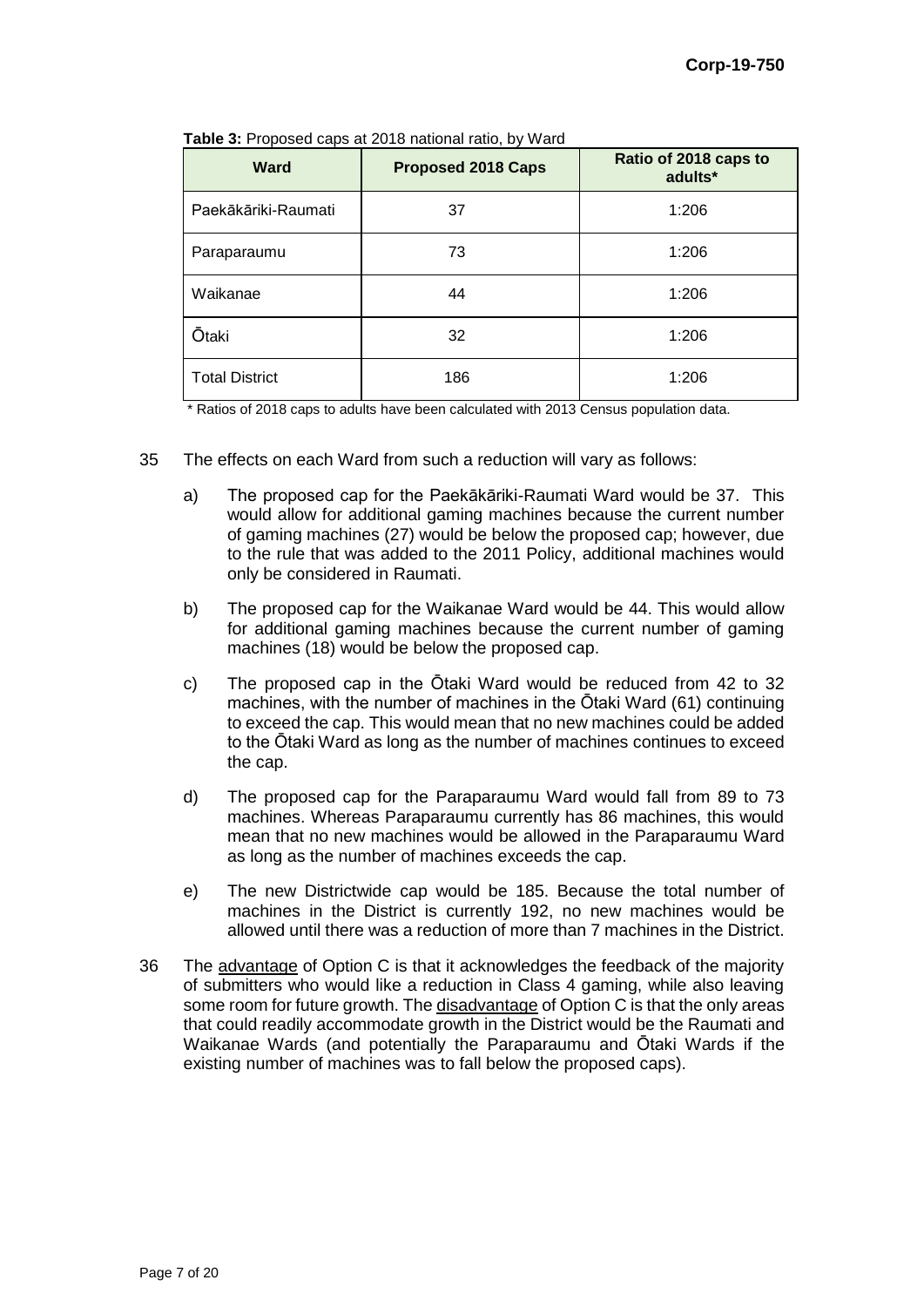#### **Option D: Adopt a Class 4 Gambling Policy that would not allow any new machines, any new venues, or any relocations**

- 37 The last option recommended for the Class 4 Gambling Policy is one that would not allow any new machines, any new venues, or any relocations.
- 38 In order to prevent new machines, venues, and relocations:
	- a) in the Paekākāriki-Raumati and Waikanae Wards, the machine cap would be set according to the current number of machines (see Table 4);
	- b) in the Paraparaumu and Ōtaki Wards, the machine cap would be set according to the current nationwide ratio of 1:206;
	- c) the new Districtwide machine cap would be 150;
	- d) the Districtwide venue cap would be set at 12, based on the current number of venues in the District; and
	- e) the current relocation policy which allows for relocations when a venue ceases to operate would be deleted and replaced by a clause stating 'no relocations allowed'.

| <b>Ward</b>           | <b>Proposed Caps for Option D</b> | <b>Ratio of Option D caps to</b><br>adults* |
|-----------------------|-----------------------------------|---------------------------------------------|
| Paekākāriki-Raumati   | 27                                | 1:281                                       |
| Paraparaumu           | 73                                | 1:206                                       |
| Waikanae              | 18                                | 1:501                                       |
| <b>Ōtaki</b>          | 32                                | 1:206                                       |
| <b>Total District</b> | 150                               | 1:255                                       |

**Table 4:** Proposed caps for Option D to prevent new machines

\* Ratios of proposed caps to adults have been calculated with 2013 Census population data.

39 The advantage of Option D is that it appears to be supported by 79% of submitters (46 out of 58) because it clearly seeks to reduce Class 4 gambling in the District. The disadvantage of Option D is that it does not recognise the recreational and economic benefits of Class 4 Gambling and does not allow for any growth.

#### **CONSIDERATIONS**

## Consideration of the New Zealand Bill of Rights Act

- 40 The LGA requires Council to consider whether these proposed Policies give rise to any implications under NZBORA.
- 41 It is not foreseen that the draft Class 4 Gambling Policy 2019 and the draft TAB Venue Gambling Policy 2019 contain any provisions that conflict with NZBORA.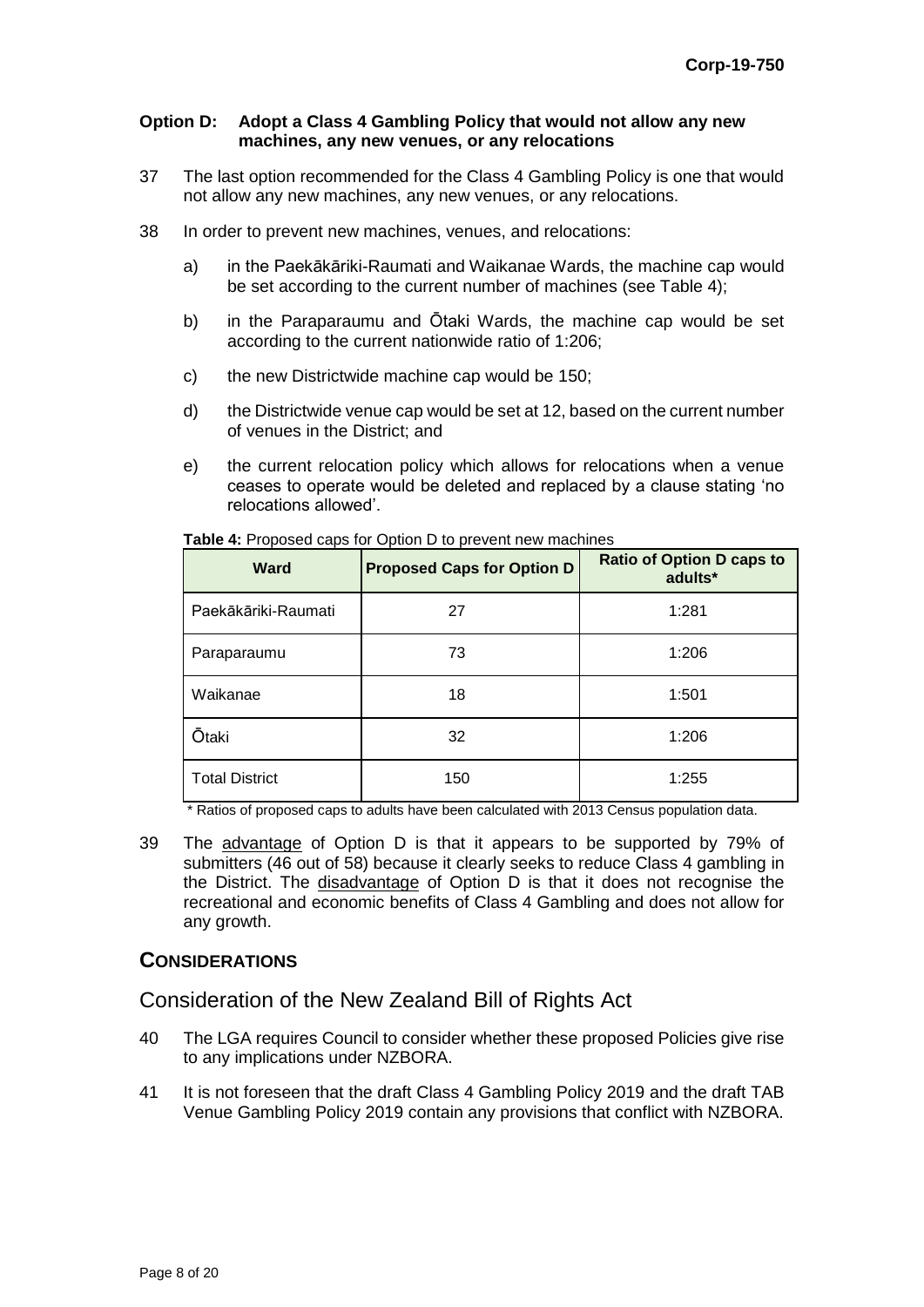## Policy considerations

42 There are no additional policy considerations with respect to the proposed Class 4 Gambling Policy 2019 and the proposed TAB Venue Gambling Policy 2019.

### Legal considerations

43 The LGA 2002, the Gambling Act 2003, and the Racing Act 2003 set out detailed processes for the review of these gambling policies. This review has taken these requirements into account, and Council's Legal Counsel has been involved at all stages of the review to ensure legislative compliance.

## Financial considerations

- 44 A number of submitters expressed concerns over the lack of gaming machine proceeds legally being distributed back into the District.
- 45 Club societies are legally required to return a minimum of 35-37% of net proceeds into local communities, and non-club societies are legally required to return up to 40%. As such, these societies do return gaming machine proceeds to non-profit organisations in local communities, but not always to the same District or Ward where the money was spent.
- 46 The review of the Class 4 Gambling Policy has provided an opportunity to consider the current distribution of funds across the District, and work with the local societies and non-profit organisations to improve relationships in order to facilitate more funding back into our local communities.
- 47 This is an important stream of work to fall out of the policy review but, because club and non-club society obligations to distribute funds are prescribed by the Act and monitored and enforced by the Department of Internal Affairs, there are no amendments proposed to the Policy in regards to this issue.

## Tāngata whenua considerations

- 48 Te Whakaminenga o Kāpiti discussed the draft Policies at their meeting on 2 October 2018. At the meeting, it was agreed that each individual iwi would provide feedback separately. Submissions were subsequently received from many individuals and several iwi organisations, including Te Ātiawa ki Whakarongotai Charitable Trust and Te Rūnanga o Raukawa. All of these submissions called for reductions in venues and machine numbers in order to reduce problem gambling harm.
- 49 Te Whakaminenga o Kāpiti discussed the draft Policies again at their meeting on 12 March 2019. At this meeting, Te Whakaminenga o Kāpiti emphasised the need to reduce gambling harm.

## Strategic considerations

50 Toitū Kāpiti includes an aspiration for strong, safe communities. The proposed Class 4 Gambling Policy 2019 and the proposed TAB Venue Gambling Policy 2019 assist in the attainment of this aspiration because they seek to minimise any potential harms associated with gambling in the Kāpiti Coast District, while also allowing for the economic and recreational benefits of gambling.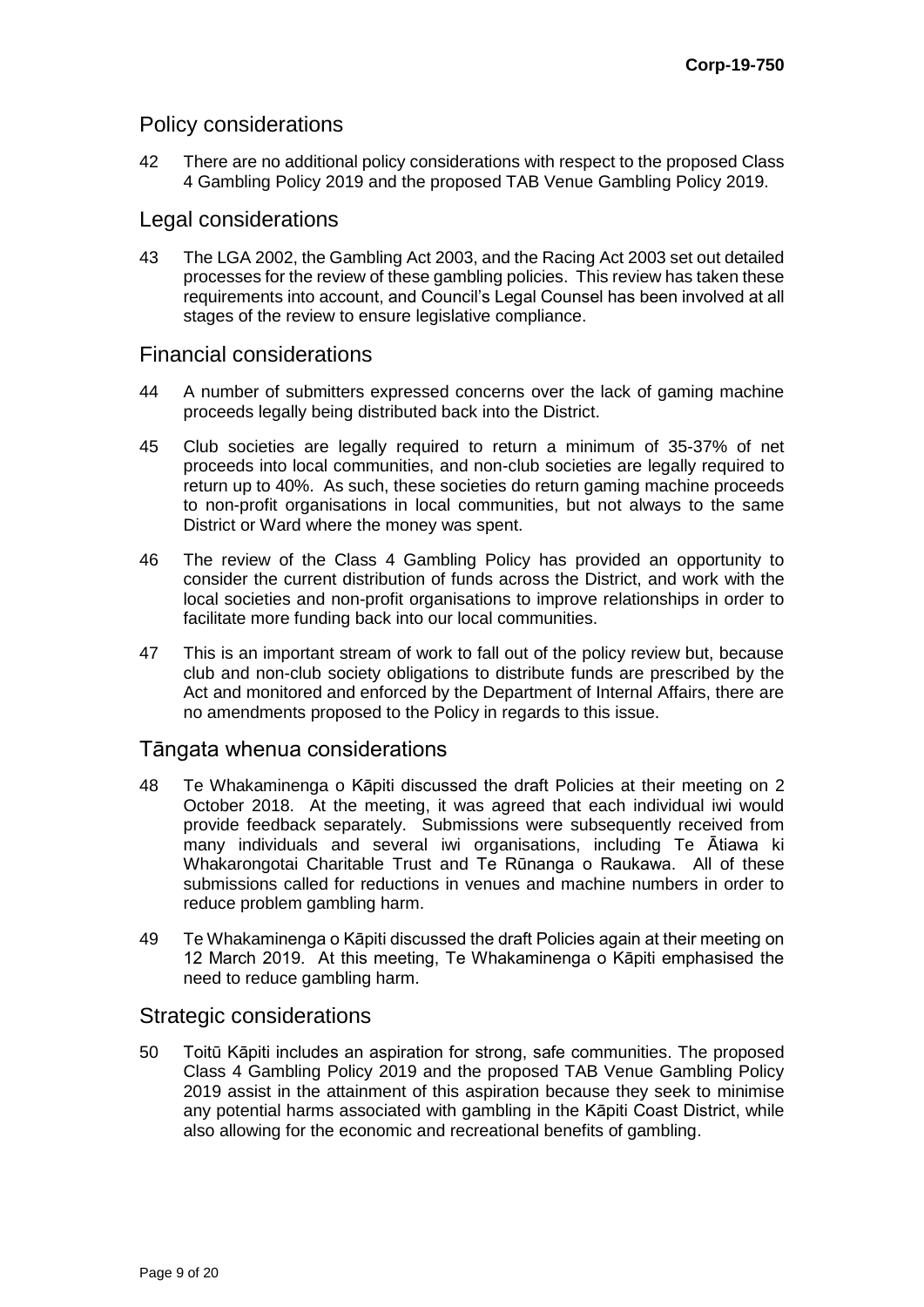## **SIGNIFICANCE AND ENGAGEMENT**

## Significance policy

51 In accordance with the LGA 2002, a special consultative procedure was required for the review of these two Policies.

#### Consultation already undertaken

- 52 During the review process, Council carried out:
	- a) a social impact study on both national and local gambling trends, including the impact of Class 4 gambling in the Kāpiti Coast District;
	- b) informal consultation with stakeholder groups, including: Problem Gambling Foundation, Department of Internal Affairs, Ministry of Health, New Zealand Racing Board, local community groups, Class 4 venue operators and Council's Iwi Relationships Manager;
	- c) a legal review to assess whether the policies still achieved the objectives outlined in the Gambling Act 2003 and the Racing Act 2003; and
	- d) a special consultative process.

## **Publicity**

- 53 If Council chooses to adopt the draft Kapiti Coast District Council Class 4 Gambling Policy 2019 and the draft Kapiti Coast District Council TAB Venue Gambling Policy 2019:
	- a) The new Policies will be uploaded to the Council website;
	- b) Council will give public notice of when these new Policies will come into operation;
	- c) Council will circulate the notice to key stakeholders, including the Department of Internal Affairs, Ministry of Health, New Zealand Racing Board, local Class 4 venue operators; and local organisations with a particular interest in Class 4 gambling; and
	- d) As legally required, Council will update its consent forms for Class 4 gambling venues and gaming machines.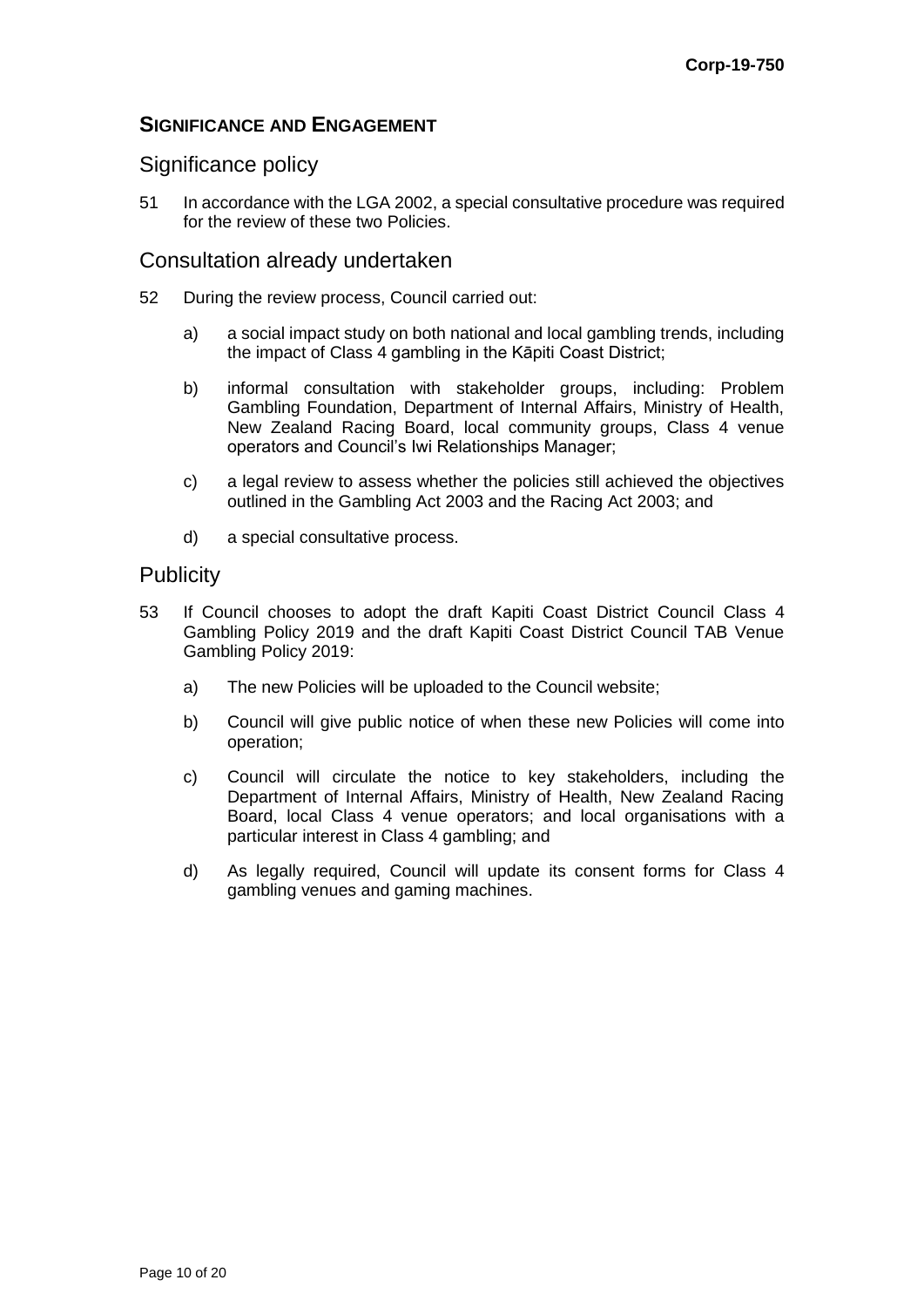for

# **RECOMMENDATIONS**

- 54 In order to acknowledge the majority of submissions that advocated for reduced Class 4 gambling in the District while also recognising that there are recreational and economic benefits from Class 4 gambling, it is recommended that Council:
	- a) Repeal the Kapiti Coast District Council Class 4 Gambling Policy 2011.
	- b) Adopt the proposed Kapiti Coast District Council Class 4 Gambling Policy 2019 (Appendix 1), based on Option C which includes the following components:
		- i. new caps on gaming machines by Ward according to the current New Zealand ratio of 1:206;
		- ii. a new relocation policy, based on the recommendation from GMANZ but with sufficient clarity to prevent undesirable relocations.
	- c) Repeal the Kapiti Coast District Council TAB Board Venue Gambling Policy 2011.
	- d) Adopt the proposed Kapiti Coast District Council TAB Venue Gambling Policy 2019 (Appendix 2).

| Report prepared by | <b>Approved for</b> | <b>Approved fo</b> |
|--------------------|---------------------|--------------------|
|                    | submission          | submission         |

| <b>Brandy Griffin</b>         | Natasha Tod                | Mark de Haast             |
|-------------------------------|----------------------------|---------------------------|
| <b>Senior Policy Advisor,</b> | <b>Group Manager,</b>      | <b>Group Manager,</b>     |
| <b>Corporate Services</b>     | <b>Regulatory Services</b> | <b>Corporate Services</b> |

#### **ATTACHMENTS**

- 1 Proposed Kapiti Coast District Council Class 4 Gambling Policy 2019, with track changes showing Option C
- 2 Proposed Kapiti Coast District Council TAB Venue Gambling Policy 2019
- 3 Responses to submission questionnaire on the draft Class 4 Gambling Policy 2018 and the draft TAB Board Venue Gambling Policy 2018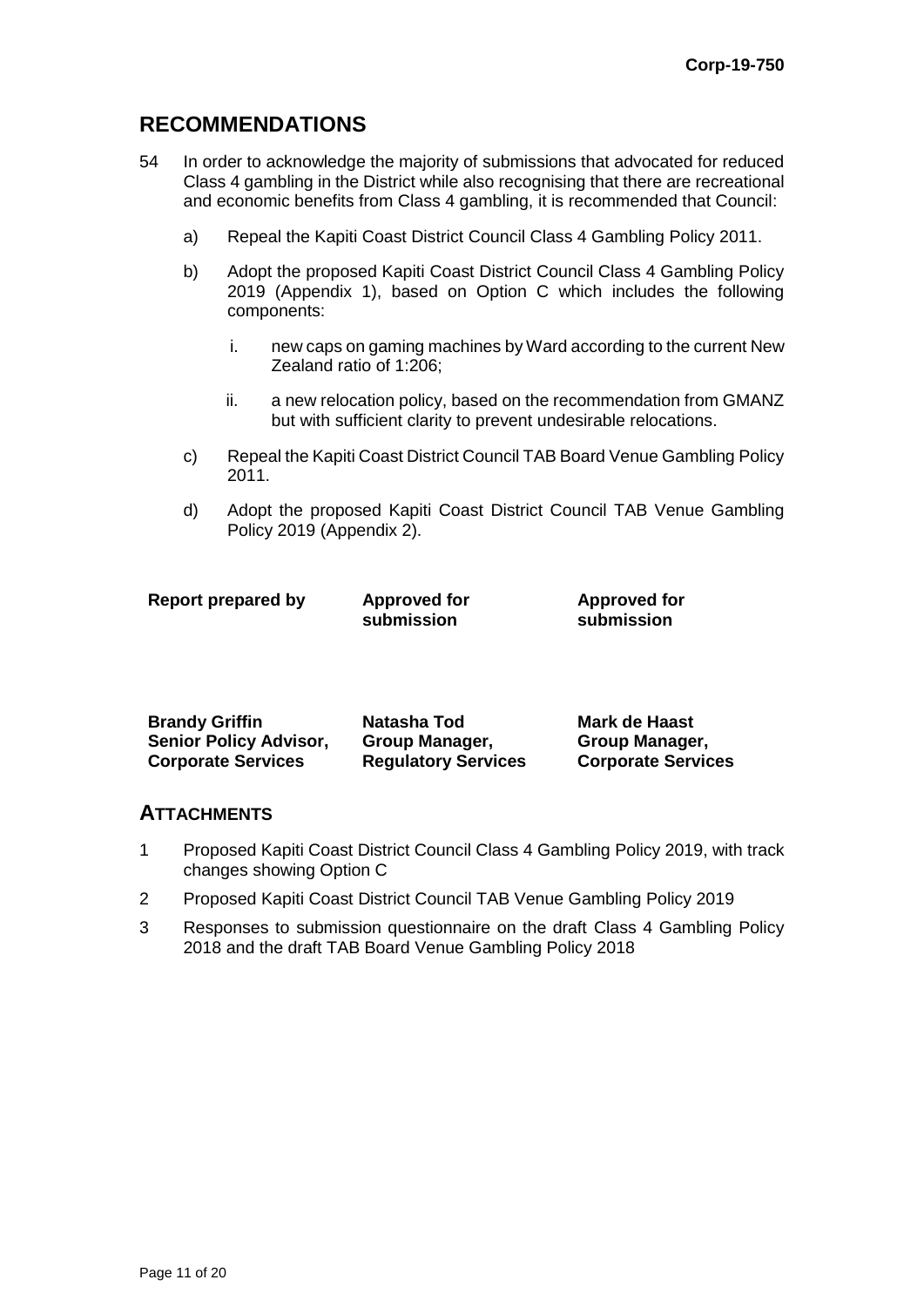## **APPENDIX 1**

#### **Proposed Kapiti Coast District Council Class 4 Gambling Policy 2019, with track changes showing Option C**

#### **1. Policy Validation**

- 1.1 The Kapiti Coast District Council Class 4 Gambling Policy 2019 was approved at a meeting of the Kapiti Coast District Council held on 11 April 2019, after completion of a public consultation process.
- 1.2 This Policy has been made pursuant to Section 101 of the Gambling Act 2003 (the Act). It has also been reviewed in accordance with the requirements of Section 102 of the Act.

#### **2. Interpretation**

2.1 In this Policy, unless the context requires otherwise:

| Class 4 gambling venue  | means a place that conducts Class 4 gambling                                                                                                                                                                                                                                                                                                                                |
|-------------------------|-----------------------------------------------------------------------------------------------------------------------------------------------------------------------------------------------------------------------------------------------------------------------------------------------------------------------------------------------------------------------------|
| <b>Class 4 gambling</b> | means gambling:<br>that utilises or involves a gaming machine;<br>i.<br>ii. where the proceeds are distributed for authorised purposes;<br>iii. where no commission is paid;<br>iv. that satisfies relevant gaming rules; and<br>v. is categorised by the Secretary for Internal Affairs as Class 4<br>gambling.                                                            |
| <b>Gambling harm</b>    | means the adverse impact problem gamblers have on<br>themselves, their family and friends, and wider society. For<br>instance, problem gamblers suffer from increased rates of<br>bankruptcy, arrest, imprisonment, unemployment, divorce, and<br>poor physical and mental health. There is also evidence to<br>suggest that problem gamblers have higher rates of suicide. |
| <b>Problem gambling</b> | means a pattern of gambling behaviour that disrupts and damages<br>a person's life, their friendships, family relationships and job<br>interests.                                                                                                                                                                                                                           |
| <b>Council</b>          | means the Kapiti Coast District Council or any committee,<br>community board, or an enforcement officer authorised to<br>exercise the authority of the Council.                                                                                                                                                                                                             |

#### **3. Objectives of the Policy**

- 3.1 To minimise gambling harm to Kapiti Coast communities caused by Class 4 gambling.
- 3.2 To control the growth of Class 4 gambling in the Kapiti Coast District.
- 3.3 To ensure Class 4 gambling venues are appropriately located.
- 3.4 To ensure that the Kapiti Coast District Council and its communities have influence over the provision of new Class 4 gambling venues in the Kapiti Coast District.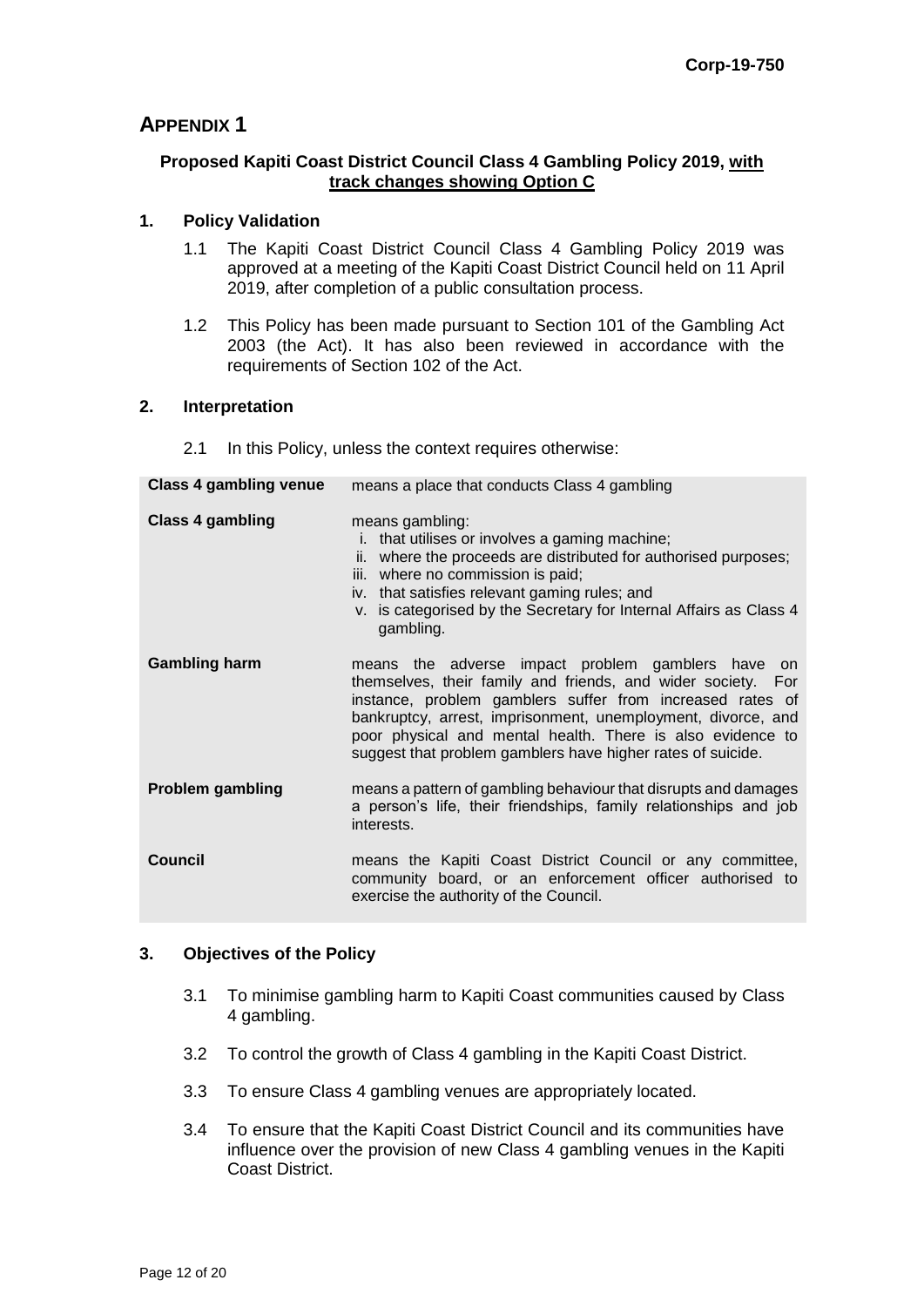- 3.5 To control the number of Class 4 gaming machines in the Kapiti Coast District.
- 3.6 To redistribute existing Class 4 venues and gaming machines in the District so that they are more evenly spread amongst the adult Ward population and closer to the District average (as measured at April 2018).

#### **4. Rules Regarding Existing Class 4 Gaming Venues**

- 4.1 The Act provides that venues licensed before 17 October 2001 can operate up to a maximum of 18 machines; but this number will be considered relative to the objectives outlined in section 3.
- 4.2 The Act provides that venues licensed after 17 October 2001, but before the Act came into force, can operate up to a maximum of 9 machines, but this number will be considered relative to the objectives outlined in section 3.
- 4.3 Section 96 of the Act provides that clubs that were licensed after 17 October 2001 and are only able to operate 9 machines can apply to operate up to 18 machines. However, they must first obtain territorial authority consent which will be considered relative to the objectives outlined in section 3, and must then apply for Ministerial approval.
- 4.4 Section 95 of the Act provides that clubs that merge are able to be licensed to operate up to 30 machines or the lesser of the number currently operated in each of the merging clubs. However, they must first obtain territorial authority consent which will be considered relative to the objectives outlined in section 3, and must then apply for Ministerial approval.

#### **5. Rules Regarding New Class 4 Gaming Venues**

- 5.1 Further to the provisions above, this Policy maintains the Districtwide Class 4 gaming venue cap at **15** venues (as per the 2011 Policy). No new Class 4 gaming venues will be approved in any part of the Kāpiti Coast District if it means this cap will be exceeded.
- 5.2 No new Class 4 gaming venues and no new Class 4 gaming machines will be allowed in the Ōtaki Ward.
- 5.23 Outside of the Otaki Ward, Nnew Class 4 gaming venues may be established subject to a vacancy in the current venue caps and in compliance with the Kapiti Coast District Plan, fee and application requirements, and sections 3, 6, and 7 of this policy.

#### **6. Location of New Class 4 Gaming Venues**

- 6.1 No additional Class 4 gaming venues will be permitted in areas where additional gaming machine numbers will breach the objectives and restrictions outlined in section 3, of this Policy.
- 6.2 New Class 4 gaming venues will not be permitted where the Council believes that the amenity of the area for which the venue is proposed will be adversely affected, or where there is likely to be an adverse effect on any community facilities, including kindergartens, early childhood centres, schools, and places of worship.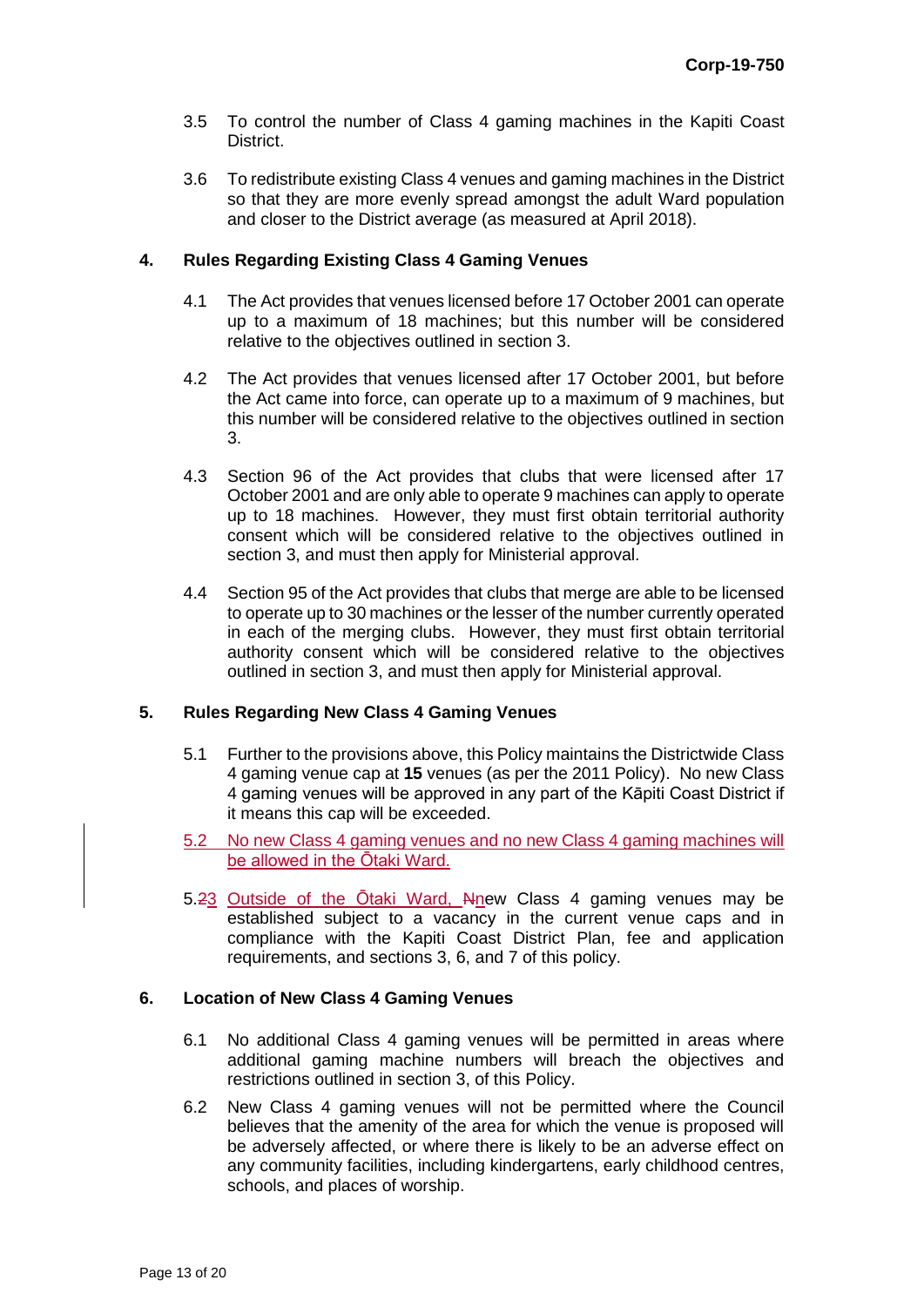- 6.3 Class 4 gaming venues are prohibited in commercial premises where family and/or children's activities are promoted (e.g. family dining or family recreational venues).
- 6.4 Class 4 gaming venues will only be approved in premises licensed under the Sale and Supply of Alcohol Act 2012 with a restricted designation. Stand-alone TAB venues are exempt from this requirement.
- 6.5 The primary activity of a Class 4 gaming venue must not be Class 4 gambling.
- 6.6 A Class 4 gaming venue consent is for one venue (one premises) and is not transferable to another venue (premises) unless consent is obtained from the Council. The consent is given to a venue at a given address, not to a person or business.Where an existing Class 4 gambling venue is ceasing to operate, the Council may, at its own discretion, allow the transfer of existing venue conditions to another location(s) that meets the criteria of the policy.

#### **7. Relocation of Class 4 Gaming Venues**

- 7.1 A new venue consent will be issued by Council in the following circumstances:
	- a) Where the venue is intended to replace an existing venue within the District;
	- b) Where the existing venue operator consents to the relocation; and
	- c) Where the proposed new location meets all the other requirements in this policy.
- 7.2 No relocation consents will be allowed in any Ward where the number of Class 4 gaming machines exceeds the cap.
- 7.3 In accordance with section 97A of the Act, when a relocation consent is sought under this relocation provision, the new venue may operate up to the same number of machines that were permitted to operate at the old venue immediately before the old venue licence was cancelled as a result of the relocation.
- 7.4 In accordance with section 97A(c) of the Act, when the new venue is established following a consent being granted under this relocation provision, the old venue is treated as if no Class 4 venue licence was ever held for the venue. The old venue will therefore require a new territorial authority consent from Council before being relicensed to host gaming machines and will be limited to a maximum of 9 machines if such a consent is issued by Council.
- 7.5 Council will publicly notify applications for the relocation of Class 4 gambling venues and allow for public submissions to be lodged and heard.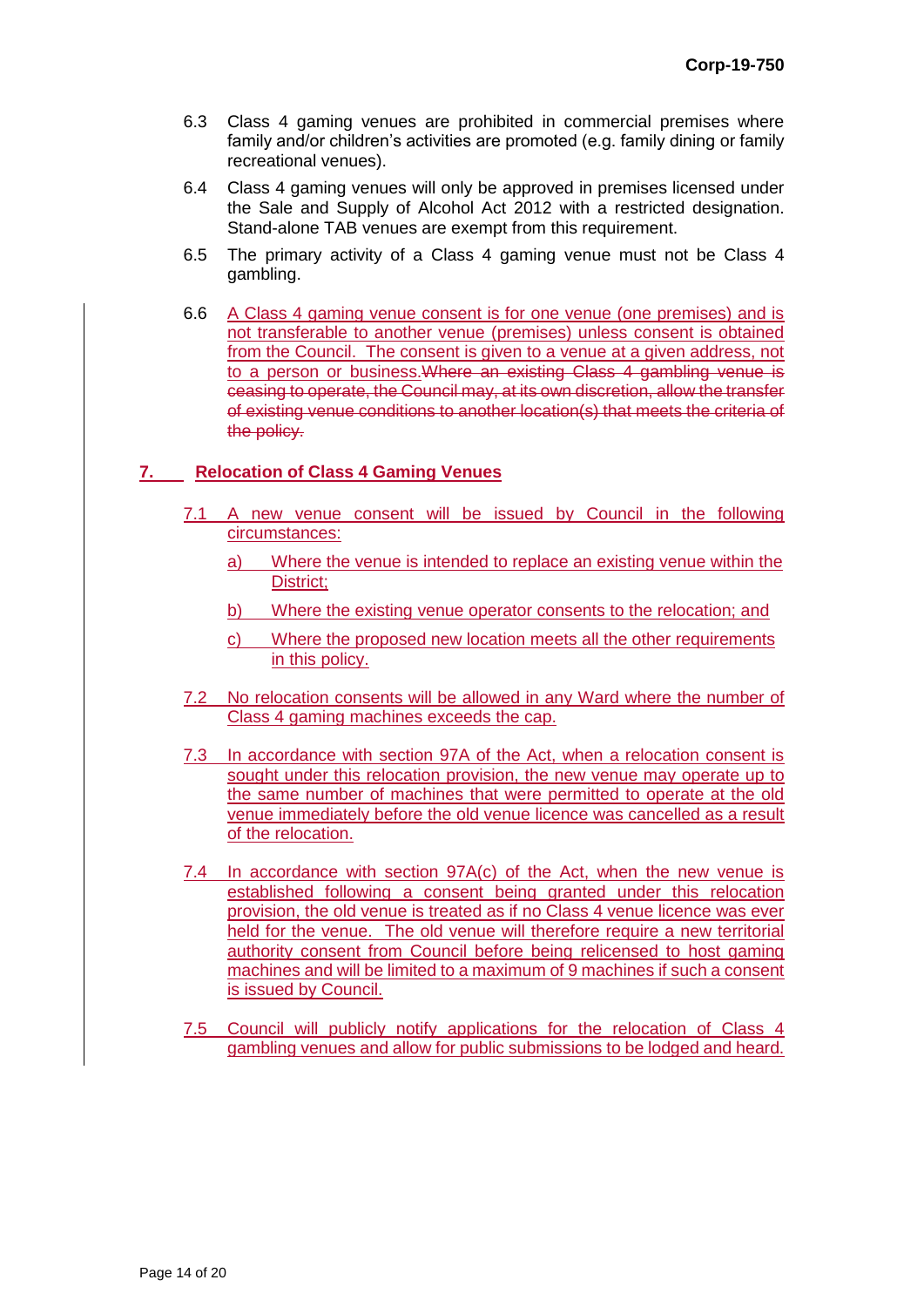#### **7.8. Restriction on the number of Class 4 gaming machines**

- 8.1 Ward based restrictions on the number of Class 4 gaming machines will be established using the district average of Class 4 gaming machines to adult population. The average will be calculated at the time of the Class 4 Social Impact Review conducted every three years.
- 8.2 A Ward based ratio of 1 machine to  $467-206$  adults aged 18 years and older (determined from the District average calculated as at April 2018<sup>1</sup>) applies and is distributed in accordance with Table 1.

| Ward                            | Population<br>over 18<br><del>vears*</del> | <del>Current no.</del><br>of gaming<br>machines<br>as at April<br>2018 | Permitted no.<br>of gaming<br><del>machines in</del><br>each Ward<br>under 2019<br>Policy | ∓etal<br>with<br>regards<br>to cap | Gaming<br>machines<br>to adults |
|---------------------------------|--------------------------------------------|------------------------------------------------------------------------|-------------------------------------------------------------------------------------------|------------------------------------|---------------------------------|
| Paekākāriki<br><b>Raumati</b>   | 7,587                                      | 27                                                                     | 45                                                                                        | +18                                |                                 |
| Paraparaumu                     | 14,937                                     | 86                                                                     | 89                                                                                        | +3                                 |                                 |
| Waikanae                        | 9,018                                      | 48                                                                     | 52                                                                                        | +34                                |                                 |
| <b>Ōtaki</b>                    | 6,642                                      | 61                                                                     | 42                                                                                        | $-49$                              |                                 |
| <b>TOTAL</b><br><b>DISTRICT</b> | 38,184                                     | 492                                                                    | 228                                                                                       | +36                                | 4:167                           |

Table 1: Class 4 gaming machines permitted in each Ward

| Ward                            | Population<br>over 18<br>years* | Current no.<br>of gaming<br>machines<br>as at April<br>2018 | Permitted no.<br>of gaming<br>machines in<br>each Ward<br>under 2019<br>Policy | <b>Total</b><br>with<br>regards<br>to cap | Gaming<br>machines<br>to adults |
|---------------------------------|---------------------------------|-------------------------------------------------------------|--------------------------------------------------------------------------------|-------------------------------------------|---------------------------------|
| Paekākāriki<br>Raumati          | 7,587                           | 27                                                          | 37                                                                             | $+10$                                     | 1:206                           |
| Paraparaumu                     | 14,937                          | 86                                                          | <b>73</b>                                                                      | $-13$                                     | 1:206                           |
| Waikanae                        | 9,018                           | 18                                                          | 44                                                                             | $+26$                                     | 1:206                           |
| <b>Ōtaki</b>                    | 6,642                           | 61                                                          | 32                                                                             | $-29$                                     | 1:206                           |
| <b>TOTAL</b><br><b>DISTRICT</b> | 38,184                          | <u>192</u>                                                  | <u>186</u>                                                                     | $+36$                                     | 1:206                           |

\* Data sourced from Statistics New Zealand, Census of Population and Housing 2013.

 <sup>1</sup> District average calculated as follows: 38,184 adults / 228-186 non-casino gaming machines = 467-206 adults to 1 gaming machine as at April 2018. Data sourced from Statistics New Zealand, Census of Population and Housing 2013 and 2006.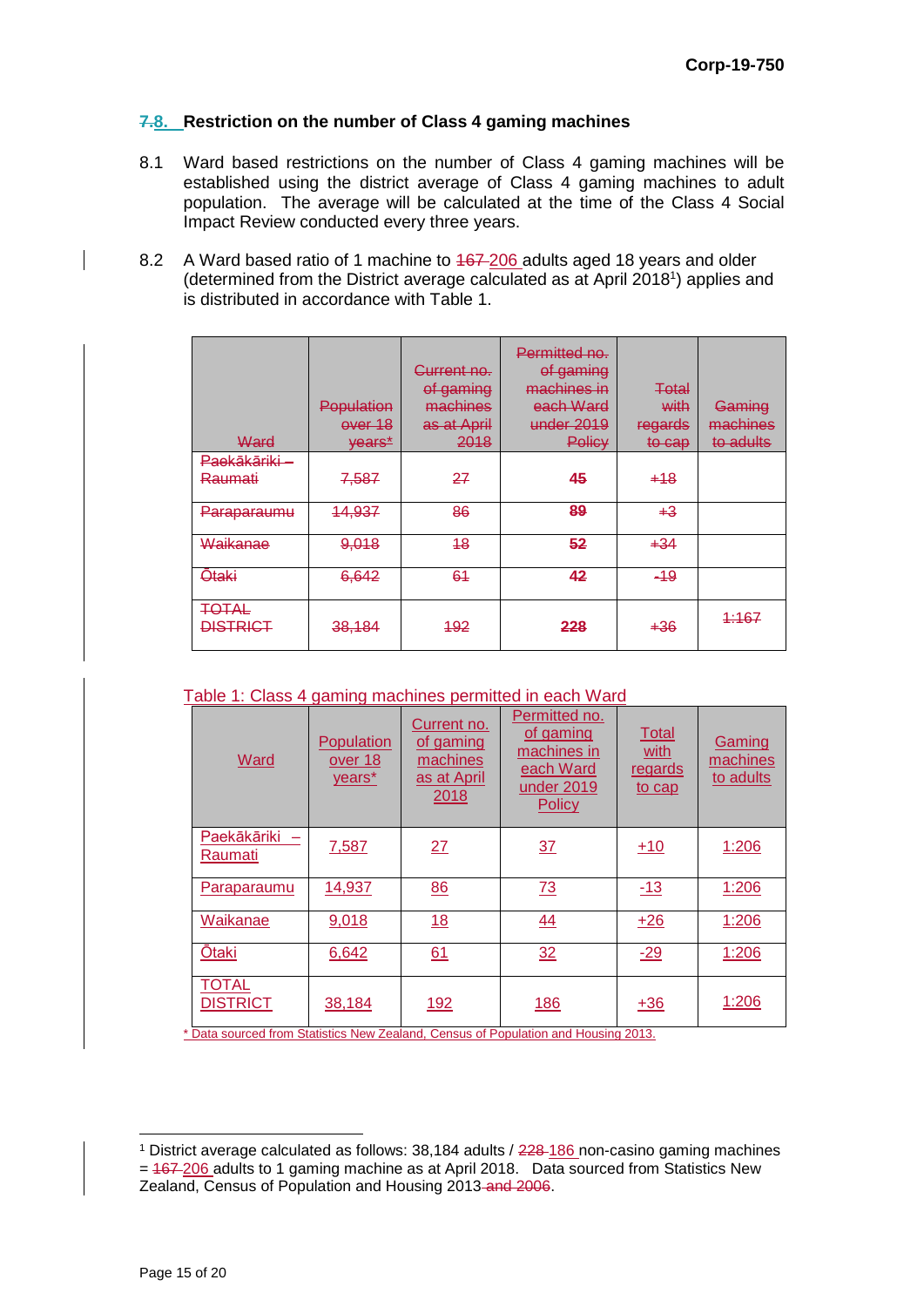- 8.3 The total district Class 4 gaming machine cap is  $228-186$  gaming machines (refer Table 1).
- 8.4 Additional gaming machines will only be considered in the Paekākāriki/Raumati Ward if the machines are located in the Raumati Township and the increase does not breach the District venue cap of 15, or the District machine cap of 228186, or the Ward cap of 37.
- 8.5 Additional gaming machines will only be considered in the Waikanae Ward if the increase does not breach the District venue cap of 15, or the District machine cap of 228186, or the Ward cap of 44.
- 8.6 In the event that, for example, two or more existing clubs amalgamate, then the location, population and proposed number of machines will be considered relative to the objectives and rules outlined in sections 3, 4, 6, 7 and 8 of this policy.
- 8.7 The number of gaming machines permitted in new venues (licensed after the Act came into force) will be subject to consent criteria contained in this policy limited to a maximum of 9 machines, as specified by the Act.

#### **8.9. Applications and Fees for Consents**

- 9.1 Applications for new Class 4 gaming venues or additional gaming machines at existing venues must be made on the approved form (available from the Council).
- 9.2 Applications are processed in accordance with the Environmental Compliance Officer hourly rate for extraordinary activities as set in the section 'General compliance fees – Environmental Protection' in the Kāpiti Coast District Council Long term plan 2018-38.<sup>2</sup>

#### **9.10. Next Policy Review**

10.1 In accordance with section 102 of the Gambling Act 2003, this Policy will be reviewed by the Council in 2021.

 $\overline{a}$ 

 $2$  Fees and charges are regularly reviewed and may be amended through the Annual Plan/Long Term Plan process. For potential fee updates, please see the latest Annual Plan.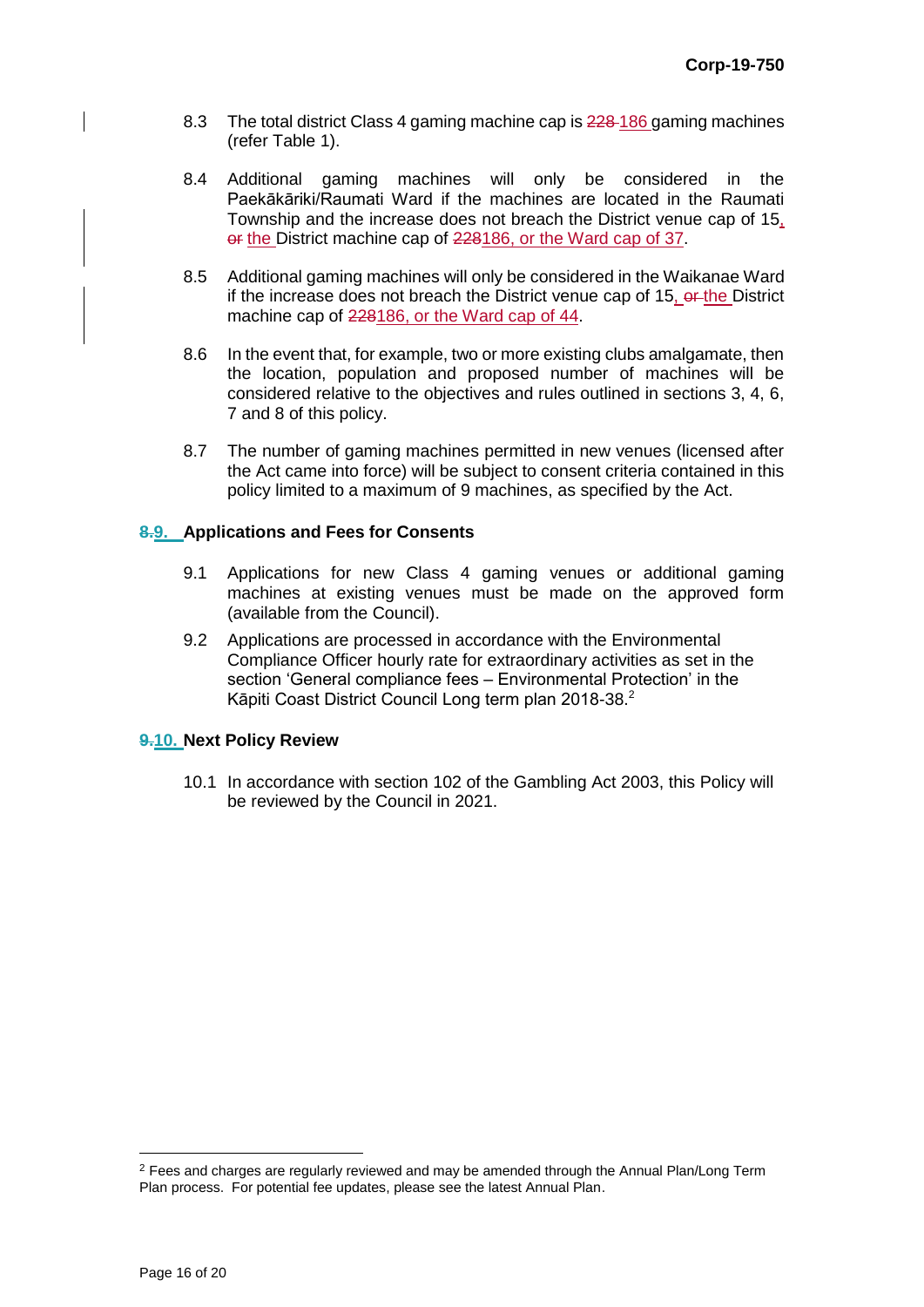# **APPENDIX 2**

## **Proposed Kapiti Coast District Council TAB Venue Gambling Policy 2019**

#### **1. Interpretation**

- 1.2 The Kapiti Coast District Council TAB Venue Gambling Policy 2019 was approved at a meeting of the Kāpiti Coast District Council held on 11 April 2019, after completion of a public consultation process.
- 1.3 This Policy has been made pursuant to section 65D of the Racing Act 2003. It has also been reviewed in accordance with section 65E of the Racing Act 2003.

#### **2. Interpretation**

2.1 In this Policy, unless the context requires otherwise:

| <b>Gambling Harm</b>    | means the adverse impact problem gamblers have on<br>themselves, their family and friends, and wider society. For<br>instance, problem gamblers suffer from increased rates of<br>bankruptcy, arrest, imprisonment, unemployment, divorce,<br>and poor physical and mental health. There is also evidence<br>to suggest that problem gamblers have higher rates of<br>suicide. |
|-------------------------|--------------------------------------------------------------------------------------------------------------------------------------------------------------------------------------------------------------------------------------------------------------------------------------------------------------------------------------------------------------------------------|
| <b>Problem Gambling</b> | means a pattern of gambling behaviour that disrupts and<br>person's life, their friendships, family<br>damages a<br>relationships and job interests.                                                                                                                                                                                                                           |
| <b>The Council</b>      | means the Kapiti Coast District Council or any committee,<br>community board, or an enforcement officer authorised to<br>exercise the authority of the Council.                                                                                                                                                                                                                |
| <b>TAB Board Venue</b>  | means a stand-alone venue that is owned or leased by the<br>New Zealand Racing Board and is:<br>used mainly for racing or sport betting; or<br>a racecourse.<br>II.                                                                                                                                                                                                            |

#### **3. Objectives of the Policy**

- 3.1 To support the purpose and intent of the Racing Act 2003.
- 3.2 To provide for the continued availability of TAB Venue gambling within the Kāpiti Coast District in accordance with the purpose and intent of the Racing Act 2003.
- 3.3 To encourage responsible gambling practices and attitudes in TAB Venues.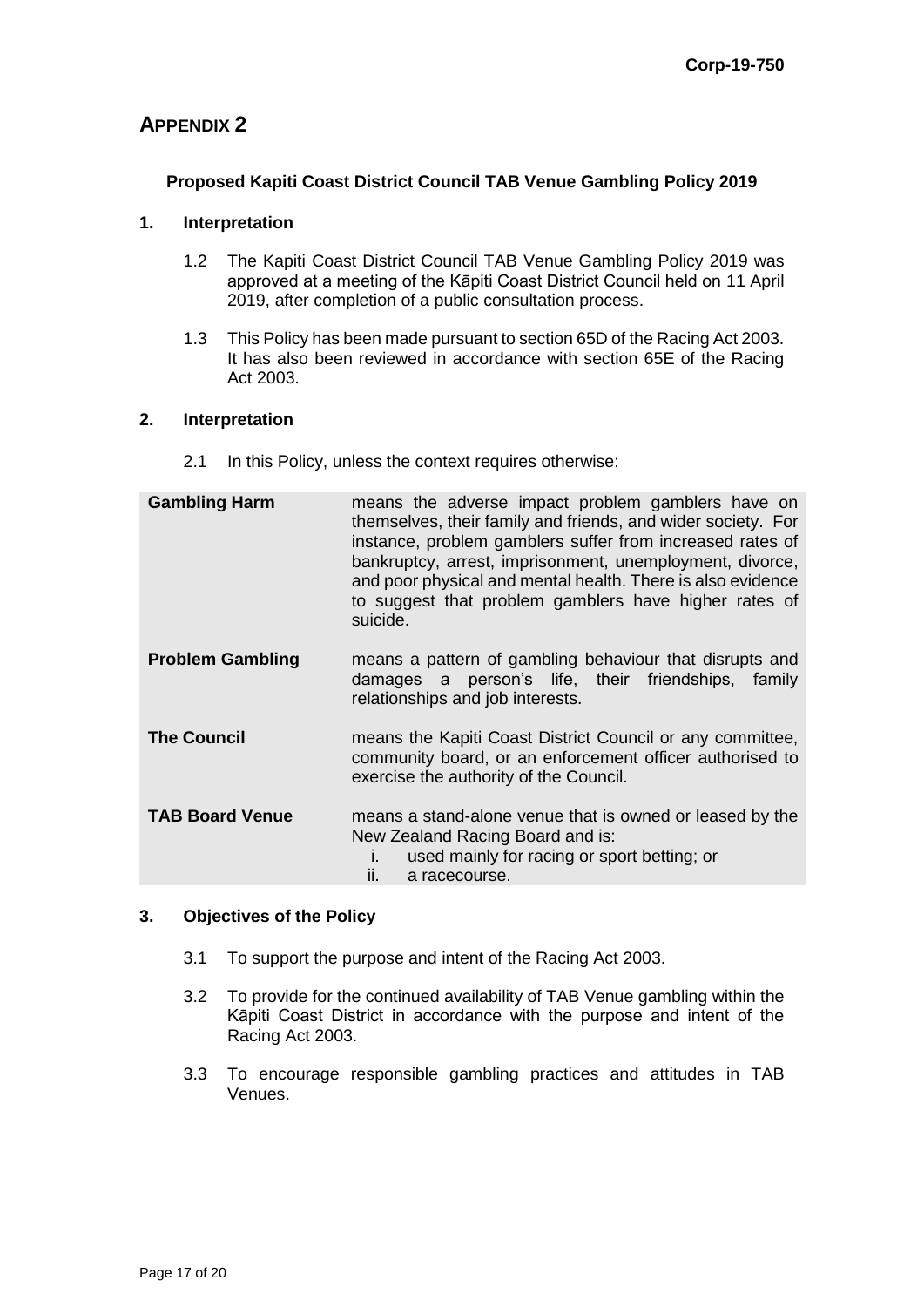#### **4. Scope of the Policy**

4.1 This Policy covers stand-alone TAB Venues, which are owned or leased by the New Zealand Racing Board. Council consent is not required under current legislation to establish a TAB facility in a bar, hotel or club. If a TAB Venue wishes to host gaming machines, a separate application must be made under Council's Class 4 Gambling Policy and the TAB Venue must also meet the additional criteria set out in that Policy.

#### **5. Rules Regarding TAB Venues**

- 5.1 This Policy maintains the existing cap on stand-alone TAB Venues at two (**2**). No new stand-alone TAB Venues will be approved in any part of the Kāpiti Coast District if it means this cap will be exceeded.
- 5.2 Where an existing TAB Venue is ceasing to operate, the Council may, at its own discretion, allow the relocation of existing venue conditions to another location(s) that meets the criteria of the Policy.

#### **6. Next Policy Review**

6.1 In accordance with section 65E of the Racing Act 2003, this Policy will be reviewed by the Council in 2021.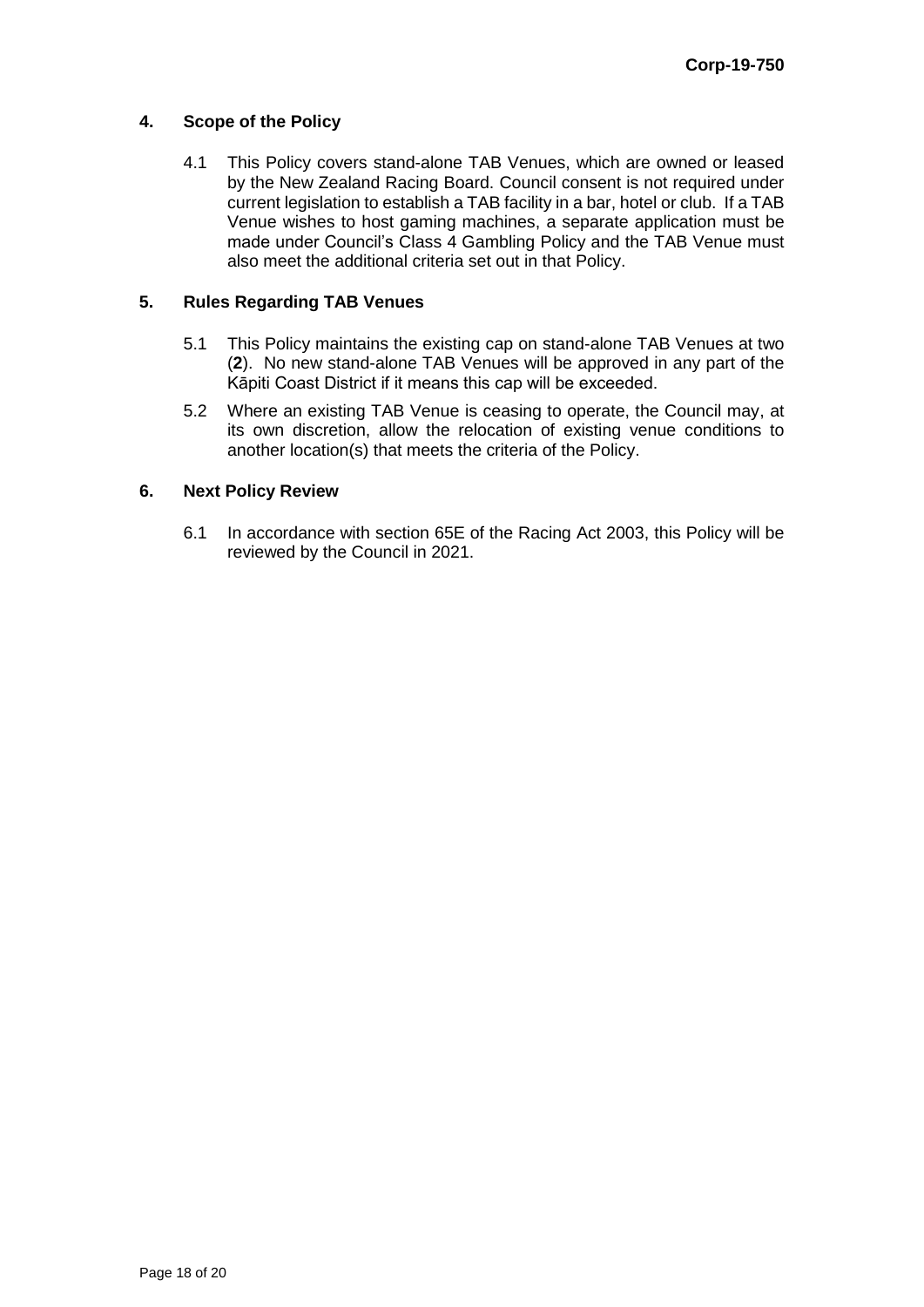# **Appendix 3**

**Responses to submission questionnaire on the draft Class 4 Gambling Policy 2018 and the draft TAB Board Venue Gambling Policy 2018** 

| <b>Question</b> |                                                                                                                                        | <b>Yes</b>                                      |                                                                                                                                                                                                      | <b>No</b>                                                                                                                                                      |                                                                                                                                   | <b>Comments</b>                                                                                         |
|-----------------|----------------------------------------------------------------------------------------------------------------------------------------|-------------------------------------------------|------------------------------------------------------------------------------------------------------------------------------------------------------------------------------------------------------|----------------------------------------------------------------------------------------------------------------------------------------------------------------|-----------------------------------------------------------------------------------------------------------------------------------|---------------------------------------------------------------------------------------------------------|
| 1.              | Do you agree with the<br>proposed amendments to<br>the Class 4 Gambling<br>Policy (in regards to<br>caps)?                             | 12 (21%)                                        |                                                                                                                                                                                                      | 46 (79%)                                                                                                                                                       |                                                                                                                                   | All 46 that replied 'no'<br>want to see a reduction<br>in the number of<br>machines in the<br>District. |
| 2.              | Do you agree with the<br>proposal to keep the<br>current Relocation Policy<br>for relocating pokie<br>machines when a venue<br>closes? | 5(9%)                                           |                                                                                                                                                                                                      | 53 (91%)                                                                                                                                                       |                                                                                                                                   |                                                                                                         |
|                 |                                                                                                                                        | 4 out of 5 (80%)<br>agree with the<br>proposal. | 1 out of 5 (20%)<br>agrees with the<br>proposal to allow<br>relocations when<br>a venue closes<br>down, but only if<br>the new venue is<br>in a suitable<br>location (e.g. not<br>near any schools). | 46 of the 53 (87%)<br>do not want any<br>relocations<br>allowed because<br>they want to see a<br>reduction in the<br>number of<br>machines in the<br>District. | 7 of the 53 (13%)<br>want relocations<br>allowed, but not<br>per the proposal.<br>They want a new,<br>clear relocation<br>policy. |                                                                                                         |
|                 |                                                                                                                                        | 3(5%)                                           |                                                                                                                                                                                                      | 55 (95%)                                                                                                                                                       |                                                                                                                                   |                                                                                                         |